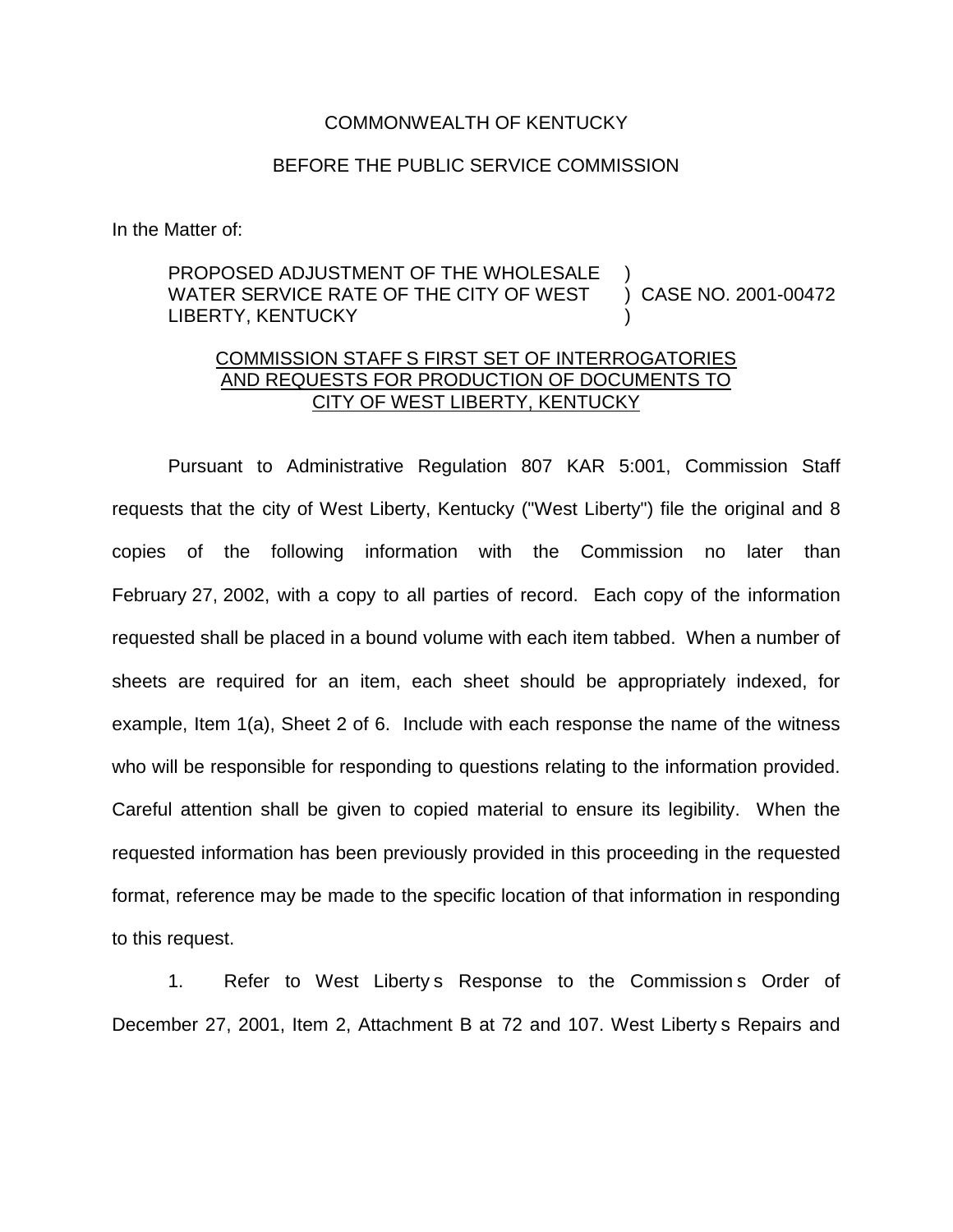Maintenance expense decreased from \$63,953 in the year ended June 30, 2000 to \$18,520 in the year ended June 30, 2001.

a. State the reason(s) for the decrease.

b. Indicate which level of expense is more representative of West Liberty s current operations. Explain.

2. Refer to West Liberty s Response to the Commission s Order of December 27, 2001, Item 2, Attachment B at 72 and 107. West Liberty s Materials and Supplies expense decreased from \$61,680 in the year ended June 30, 2000 to \$31,118 in the year ended June 30, 2001.

a. State the reason(s) for the decrease.

b. Indicate which level of expense is more representative of West Liberty s current operations. Explain.

3. Refer to West Liberty s Response to the Commission s Order of December 27, 2001, Item 2 Attachment B at 72 and 107. West Liberty s Depreciation and Amortization expense decreased from \$180,545 in the year ended June 30, 2000 to \$165,359 in the year ended June 30, 2001.

a. State the reason(s) for the decrease.

b. Indicate which level of expense is more representative of West Liberty s current operations. Explain.

4. Refer to West Liberty s Response to the Commission s Order of December 27, 2001, Item 2, Attachment B at 72 and 107. West Liberty s Automobile expense decreased from \$10,167 in the year ended June 30, 2000 to \$7,607 in the year ended June 30, 2001.

-2-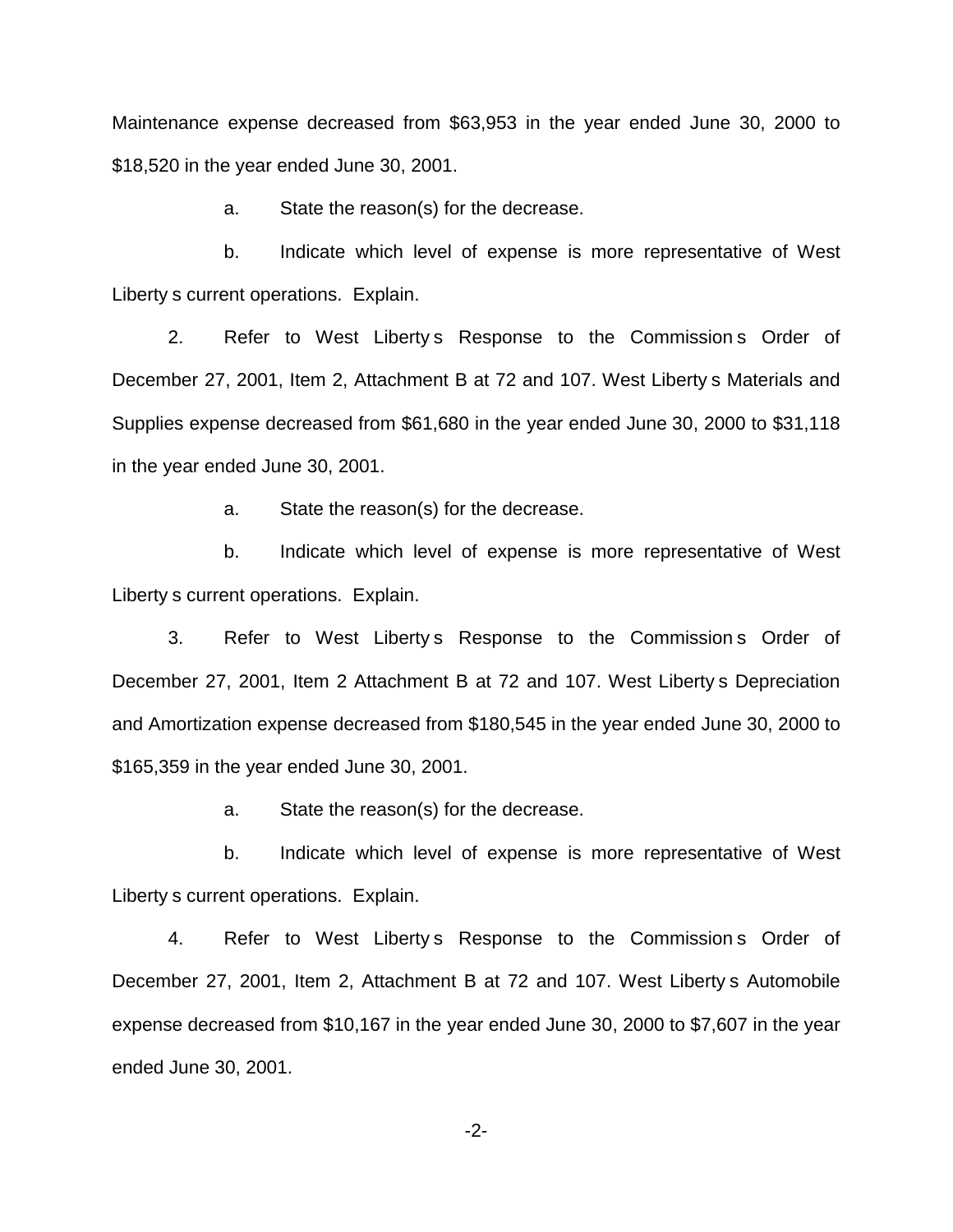a. State the reason(s) for the decrease.

b. Indicate which level of expense is more representative of West Liberty s current operations. Explain.

5. Refer to West Liberty s Response to the Commission s Order of December 27, 2001, Item 9 at 3.

a. State the purpose of the Raw Water Project.

b. Describe how West Liberty funded the Raw Water Project.

c. Explain why 20 years was chosen as the depreciation period for the Raw Water Project. Include in this explanation why West Liberty did not select a longer depreciation period.

6. a. State when West Liberty first began providing water service to Morgan County Water District ( Morgan District ).

b. State the rate at which West Liberty first provided water service to Morgan District and the period this rate was in effect.

c. For each subsequent change in the rate to Morgan District, state the date on which the change became effective, the reason(s) for the change, and the new rate charged.

7. Refer to West Liberty s Response to the Commission s Order of December 27, 2001, Attachment M at Exhibit 4. Provide a breakdown of A & G expenses of \$56,033 by major expense category (i.e., accounts as listed in West Liberty s Response to the Commission s Order of December 27, 2001, Item 2 at 72).

8. In the Audited Financial Statements for West Liberty for the year ended June 30, 2001, four revenue bond issues are listed for the Water and Sewer Proprietary

-3-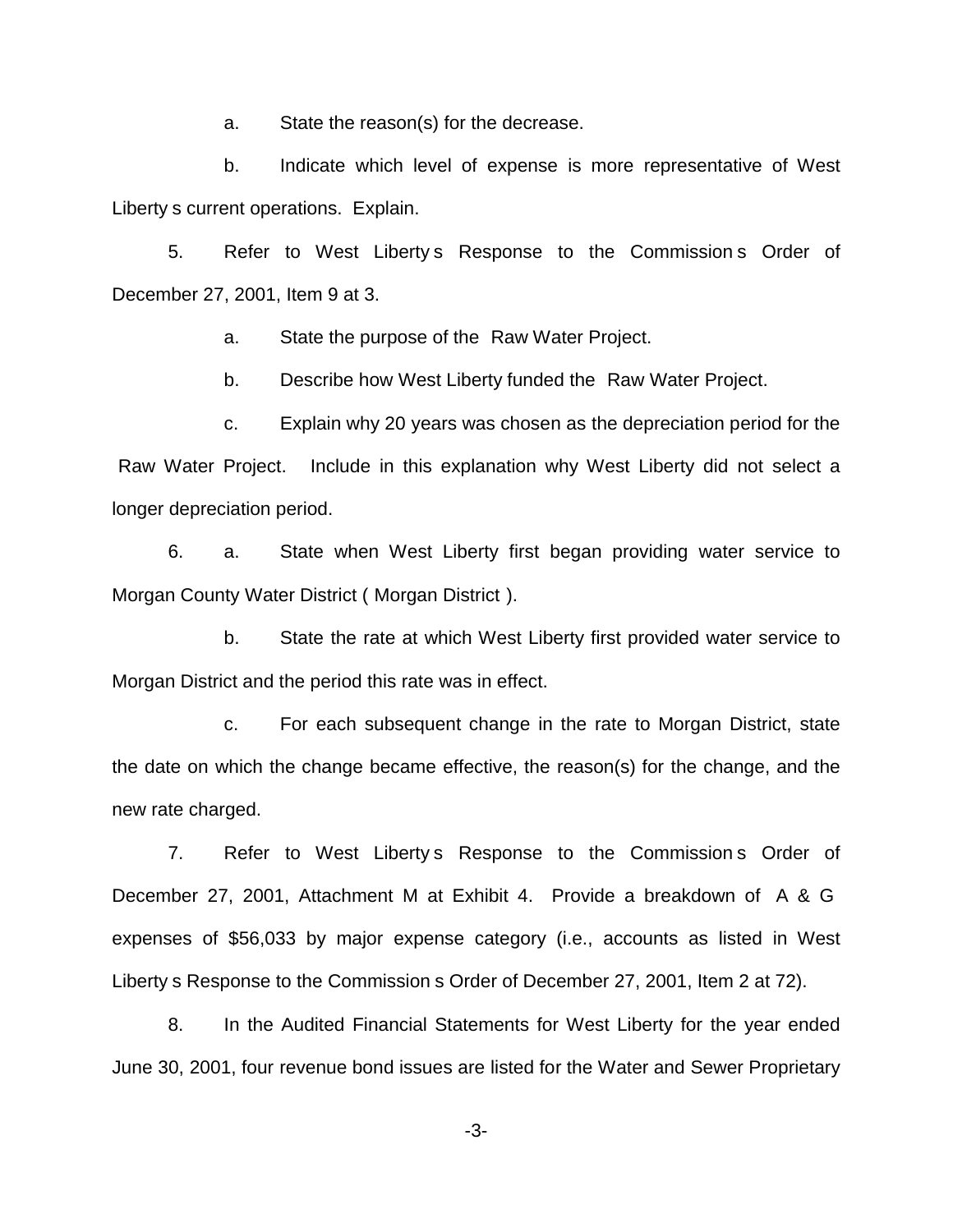Fund. See West Liberty s Response to the Commission s Order of December 27, 2001, Item 2, Attachment B at 92. In its Response to the Commission s Order of December 27, 2001, Item 5(a), however, West Liberty provides resolutions related to only three of these issuances. In its Response to Item 5(b), West Liberty provides amortization schedules for only two of these issuances. Provide the bond ordinance or resolution and an amortization schedule for each revenue bond issuance for the Water and Sewer Proprietary Fund. If this information is not available, explain why.

9. Refer to West Liberty s Response to the Commission s Order of December 27, 2001, Item 2, Attachment B at 59 and 94. For the years ending June 30, 2000 and June 30, 2001, West Liberty s Utility Fund paid the General Fund \$80,283 and \$80,000 respectively for office rent and administrative expenses.

a. Explain how West Liberty determined these amounts. Provide all workpapers, show all calculations, and state all assumptions used to derive these amounts.

b. Identify the person(s) who made the determination.

c. For each year, describe the specific nature of these expenses.

10. Refer to West Liberty s Response to the Commission s Order of December 27, 2001, Attachment M at Exhibit 4. Describe how the percentage amounts used to redistribute A & G Expenses were determined.

11. Refer to West Liberty s Response to the Commission s Order of December 27, 2001, Attachment M at Exhibit 6. Describe how West Liberty derived the formulas for allocating debt service coverage to its wholesale customer. With this

-4-